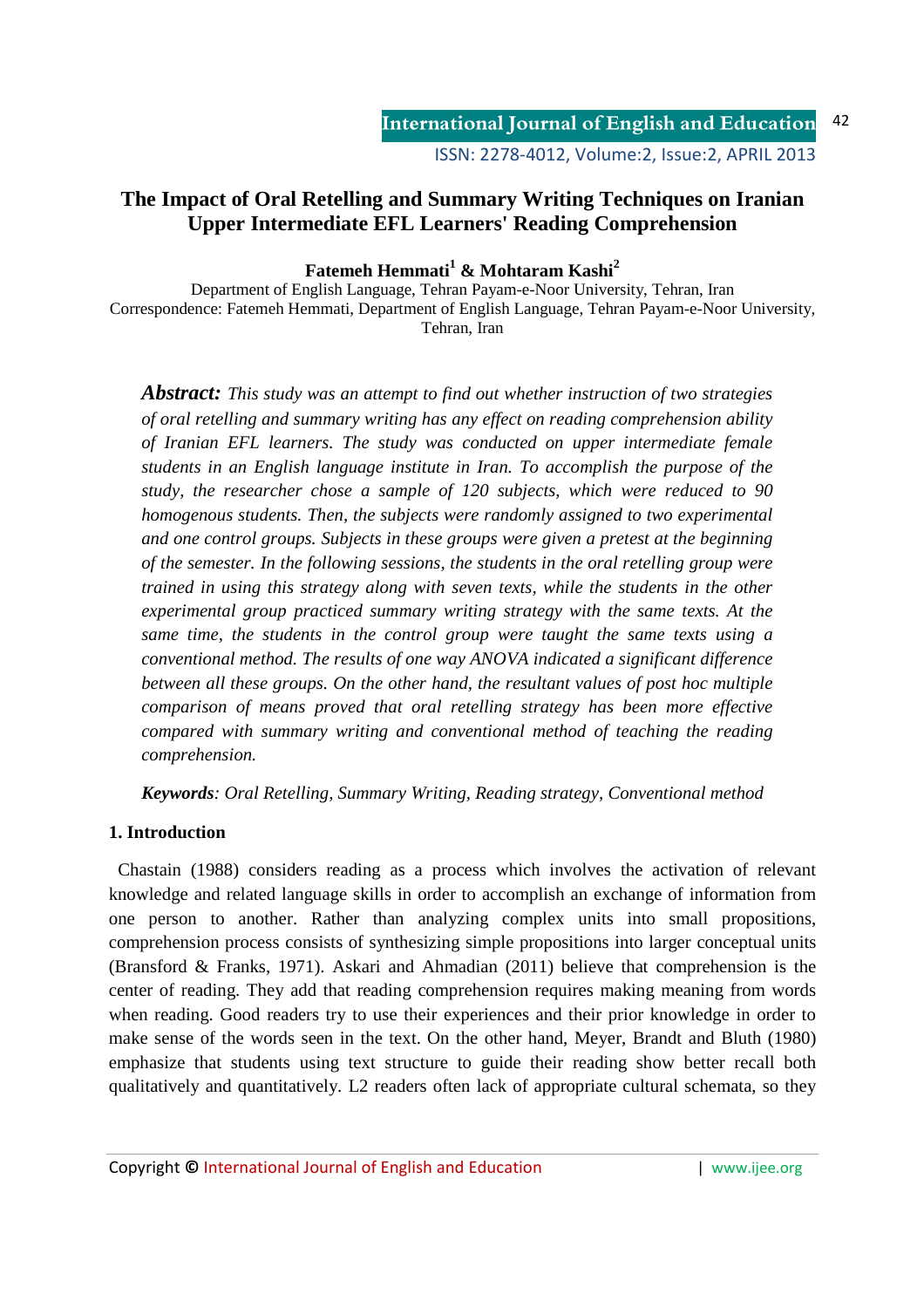prefer to use formal schemata rather than cultural one, a skeleton on which they build further structures in their construction of meaning (Meyer et al., 1980).

 For dealing with various kinds of problems readers are encountered during the comprehension process, Askari and Ahmadian (2011) confirm that active and direct strategy training is a beneficial tool in order to help them. On the other hand, since strategy selection is a deliberate attempt on the part of the reader (Paris, Lipson, & Wixson, 1983) before self selection of a strategy by readers, strategy instruction would be a useful tool.

 Although it may be challenging for teachers to practice these strategies in the traditional way; it is worthwhile because this kind of teaching is the most effective one. Above all, it is important to mention that after a relatively short time of reading comprehension instruction students become self regulated readers. Explicit strategy instruction as part of the overall curriculum appears to be a promising procedure to get this process off to a good start (Sporer, Brunstein, & Kieschke, 2009).

Two strategies which are the focus of the current study are retelling in oral format and summary writing. Research on the effects of retelling-based reading programs showed that retelling could be considered as an effective tool for helping the readers to maximize their comprehension of the text (Cullinan, Harwood, & Galad, 1983; Gambrell, Koskinen, & Kapinus, 1991). As Lin (2010) stated, during the process of retelling, the students rely on rehearsing the contents and retrieving personal experience.

 Summarization strategy can be considered as another useful tool for enhancing students' reading comprehension ability. Oded and Walters (2001) considered the role two strategies of summary writing and listing details play on EFL learners' comprehension ability. As the result of their study showed, the qualitative processing required in selecting the main ideas and organizing them in a summary was expected to lead to greater comprehension. The task of listing details, being an irrelevant or distracting task for overall comprehension, was expected to result in poorer comprehension (Oded & Walters, 2001).

According to Garner (1982), during reading the text, effective summarizers probably streamline the information as successfully as possible. They try to store and retrieve the summaries as new texts whenever it is necessary.

# **1.1 The Significance of the Study**

Unfortunately, many second or foreign language teachers assume the students have mastered reading skills previously. In fact, during the reading courses, the students are tested rather than be trained. Obviously, due to the overwhelming cognitive load of comprehending the texts, most students are confronted a lot of difficulties in deciphering the sentences (De Quiros, 2008).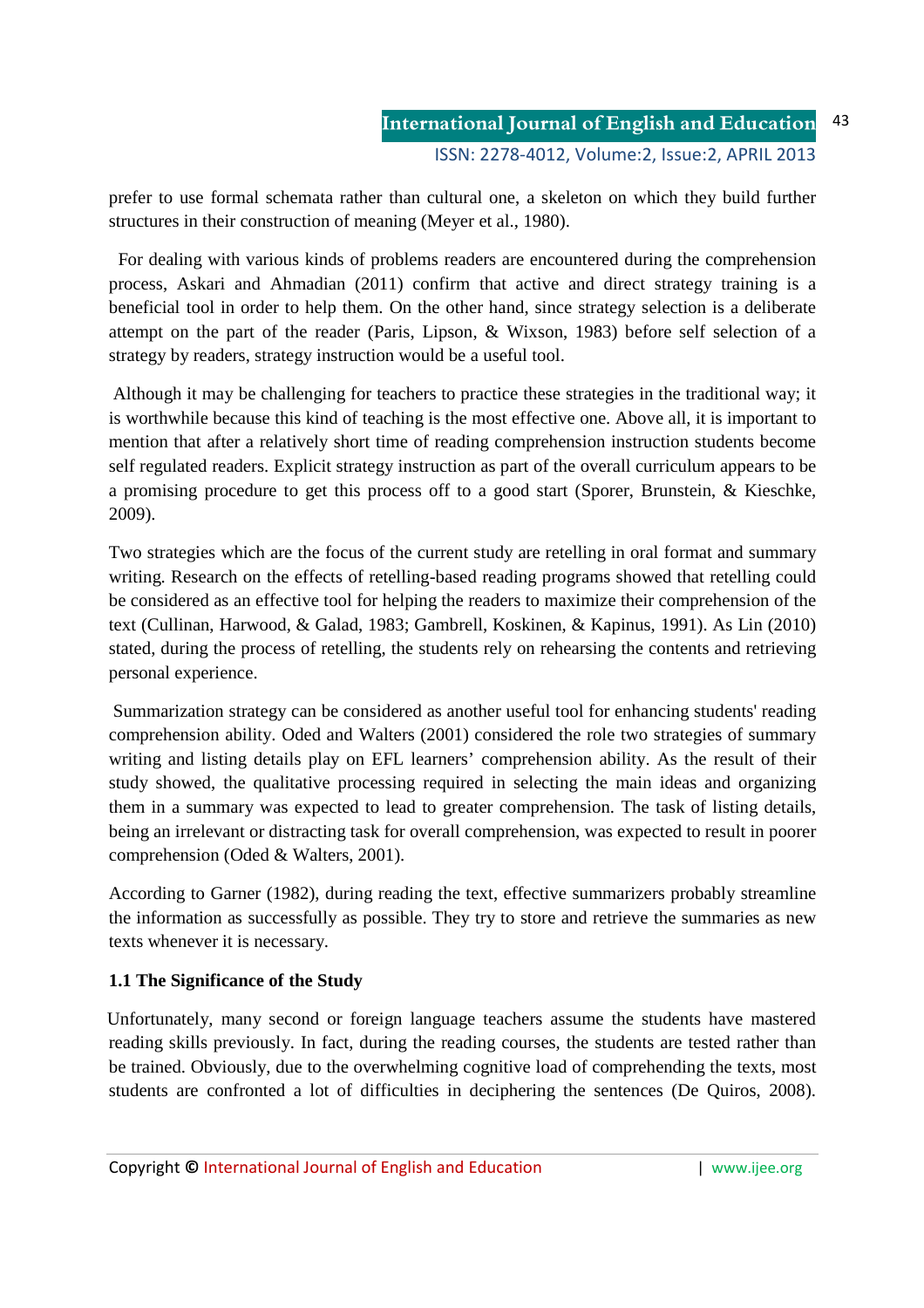Therefore, they should be trained those reading strategies that prepare them to overcome those constraints which may affect their performance during the comprehension process.

 This study highlighted the important role of using two reading comprehension strategies of retelling in oral format and summary writing on EFL students in general and students studying reading courses in Iran in particular. More importantly, it offers the theoretical basis for the application of these two reading strategies in EFL classrooms.

 By doing so, a lot of difficulties students encounter in reading courses especially in university levels in ESP and EAP classes may be solved.

## **1.2 Review of the Related Literature**

## **1.2.1 Oral Retelling Strategy**

It is generally acknowledged that there is an important link between oral language and reading comprehension. One aspect of oral language deals with the effect of verbal rehearsal upon text comprehension (Koskinen, Gambrell, Kapinus, & Heathington, 1988).

Starting point for retelling and its effects goes back to memory issue (Lin, 2010). Kintsch (2004) assumed that the reader can grasp the information through the text by accessing his or her prior knowledge and interpreting the texts by retrieving knowledge existing in his or her memory. So according to this model teachers can facilitate comprehension process by providing learning experiences that induce the students to interpret and reconstruct the text during and after his or her reading.

The retelling technique has been used as an instructional tool to improve students' reading comprehension. Some researchers examined the effects of retelling strategy on different aspects of language proficiency and found that there were significant differences in the effects of the retelling technique on kindergarten and elementary school students. For example in some research studies (Morrow, 1985, 1986; Pellegrini & Galad, 1982) when retelling followed listening to stories, kindergarten children significantly improved their ability to recall more story elements, enhanced their sense of story structure, and increased the complexity of their oral language. French (1988) used story retelling as an instructional procedure in the language arts program for approximately eight years and found that elementary school students retained important information after retelling. In addition, retelling significantly increased elementary school students' comprehension of text-based propositions (Gambrell, Koskinen, & Kapinus, 1991; Gambrell, Pfeiffer, & Wilson, 1985). In a comparative study, Gambrell et al. (1991) pointed out that both skilled and less skilled readers who engaged in retelling did better on comprehension tasks after four rounds of retelling practice. More recently, retelling has been used in the United States in the field of content reading. Taken together, these earlier studies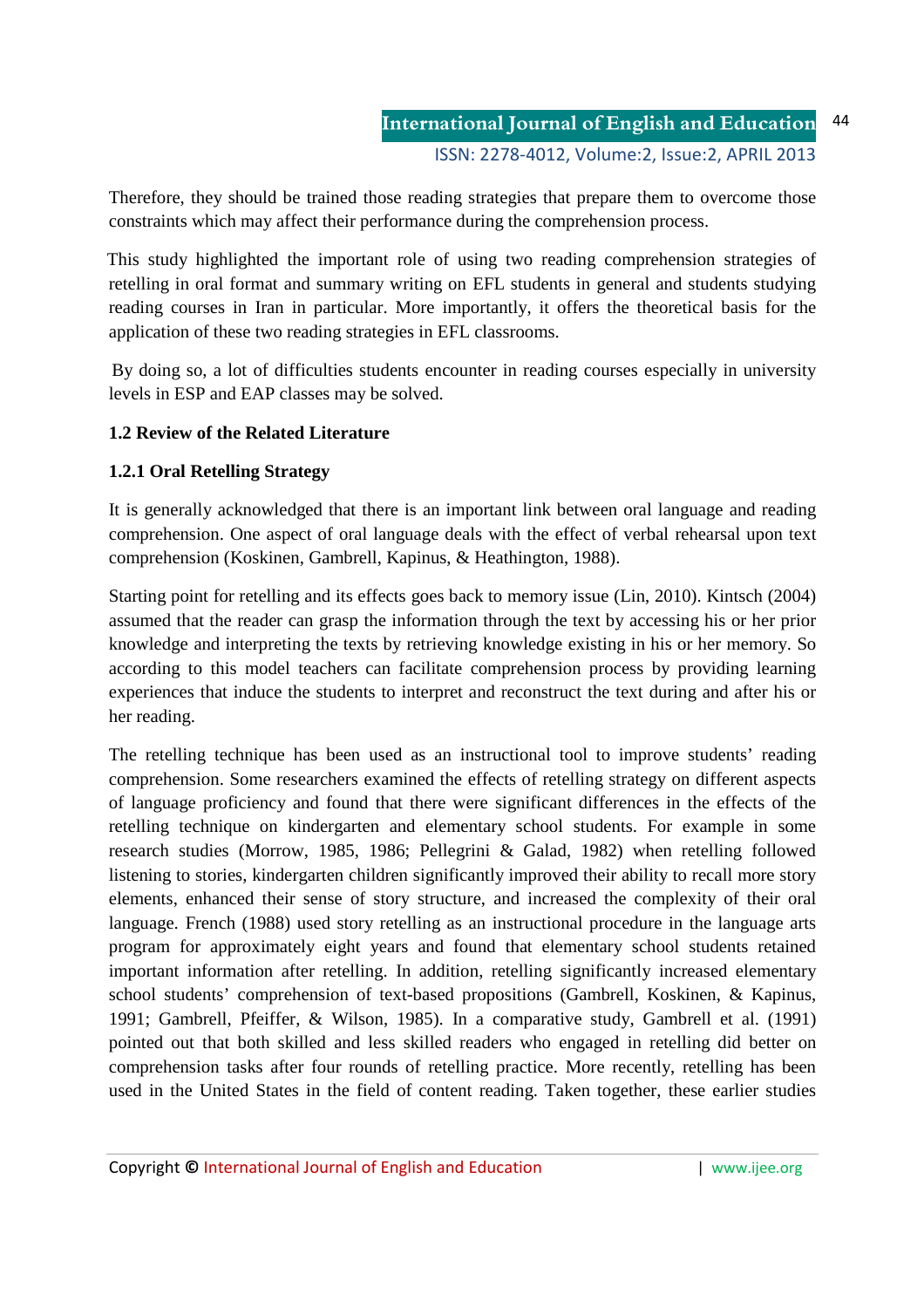suggested that engaging students in retelling what they have read improve reading comprehension of texts.

In the field of ESL/EFL, retelling is recommended as an instructional tool to increase students 'composition ability (Stewig, 1985), improve learners' oral proficiency (Hurley, 1986), and enhance ESL students' writing skills (Hu, 1995).

In an effort, Gambrell et al. (1991) stated that children ought to be exposed to all kinds of good literature and prose, especially since teachers do most of the talking in the classroom. In their study, they emphasized how retelling makes the reader focus on the story as a whole.

Having observed the previous studies related to the effectiveness of retelling strategy, it is confirmed that a few of them have been done in EFL/ESL contexts. The most significant research in this field is that one done by Lin (2010).

This study examined the impact of the retelling technique on English reading comprehension of 126 Chinese students from a Taiwanese university. Sixty five students were assigned to the experimental group and sixty one to the control group. Both groups received the same learning content, but the technique differed; the experimental group had the retelling technique, while the control group had conventional techniques. The results showed that retelling significantly improved the participants' text comprehension at the level of overall meaning. However, retelling did not improve the ability of participants to remember details of expository texts.

# **1.2.2 Related Research on Summary Writing**

In a lot of studies, beneficial effects of summarization strategy over other kinds of strategies have been demonstrated (Bean & Steenwyk, 1984; Cunningham, 1982; Mc Neil & Donant, 1982). In fact, Summarization assignments are among the most commonly used tasks at fostering comprehension of texts written in a second or foreign language. A considerable body of research examining the impact of summary assignments on language learner reading comprehension ability has demonstrated that summarization tasks can greatly enhance reading and understanding of written texts.

Through their study, Rinehart, Stahl and Erickson (1986) reported the direct and indirect effects of a summarization training program on the reading and studying skills of 70 sixth grade students. Their findings confirmed the efficacy of this program. This kind of training improved recall of major information indirectly, and was an effective tool for improving reading and studying skills.

Duke and Pearson (2002) listed a series of strategies work better for effective comprehension. Through this list, summarization was introduced as a strategy not only improves students' ability to summarize the text, but also their overall comprehension of the text content. Thus instruction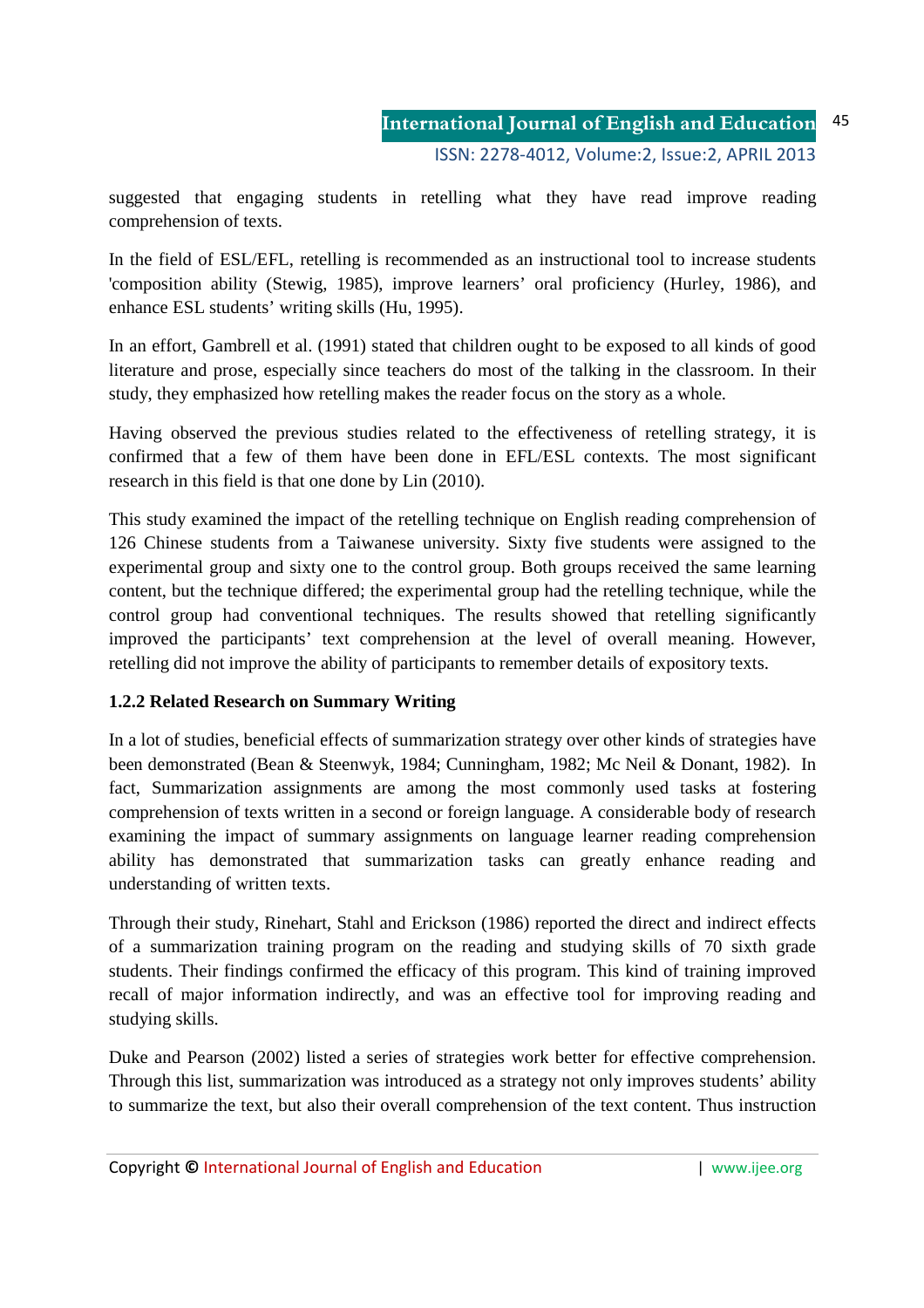in summarization can be considered to meet dual purposes: to improve students' ability to summarize text and to improve their ability to comprehend the text and recall.

According to Kirkland and Saunders (1991), however; summary assignments are highly complex task activities involving various internal and external constraints which can impose an overwhelming cognitive load on text summarizers. As a matter of fact, producing a wellprepared summary requires not only linguistic knowledge, but most importantly, involves specific thinking processes and cognitive and metacognitive skills and strategies.

Consequently, in some other studies the beneficial effects of some other strategies such as argument tasks have been demonstrated over summary writing. For example, Wiley and Voss (1999) found that American students who read multiple texts concerning the history of Ireland in order to write arguments gained deeper text comprehension and produced more transformed and integrated essays than did students who read the same texts in order to write summaries. These findings were largely replicated by Naumann, Wechsung, and Krems (2009) with German students reading another set of multiple history texts. Likewise, Le Bigot and Rouet (2007) found that French students instructed to write arguments based on texts about different aspects of social influence produced essays with more transformed information than did students instructed to write summaries about the same topic.

In contrast to such findings, Gil, Braten, Vidal-Abarca, and Stramsa (2010) presented evidence that summary tasks in some instances may be more facilitative than argument tasks. In their experiment on eighty seven first year psychology undergraduate students at a large public university in eastern Spain, they found that Spanish participants who wrote summaries after reading seven texts about climate change obtained higher scores on questionnaires measuring both superficial and deep text comprehension then those who wrote argument essays.

Finally, there are some findings not showing any significant differences between students reading multiple texts in order to construct arguments and students reading in order to summarize information. Thus, in Le Bigot and Rouet (2007) study, it was found that students in the argument task condition performed equally well on a multiple-choice comprehension questionnaire as did students in the summary condition.

## **1.3 Research Questions and Hypotheses**

The major objective of this study was to make a comparison between the effects of oral retelling and summary writing techniques on Iranian EFL learners' reading comprehension ability. On the other hand, the researcher verified the effects of each of them with traditional conventional method of teaching reading comprehension.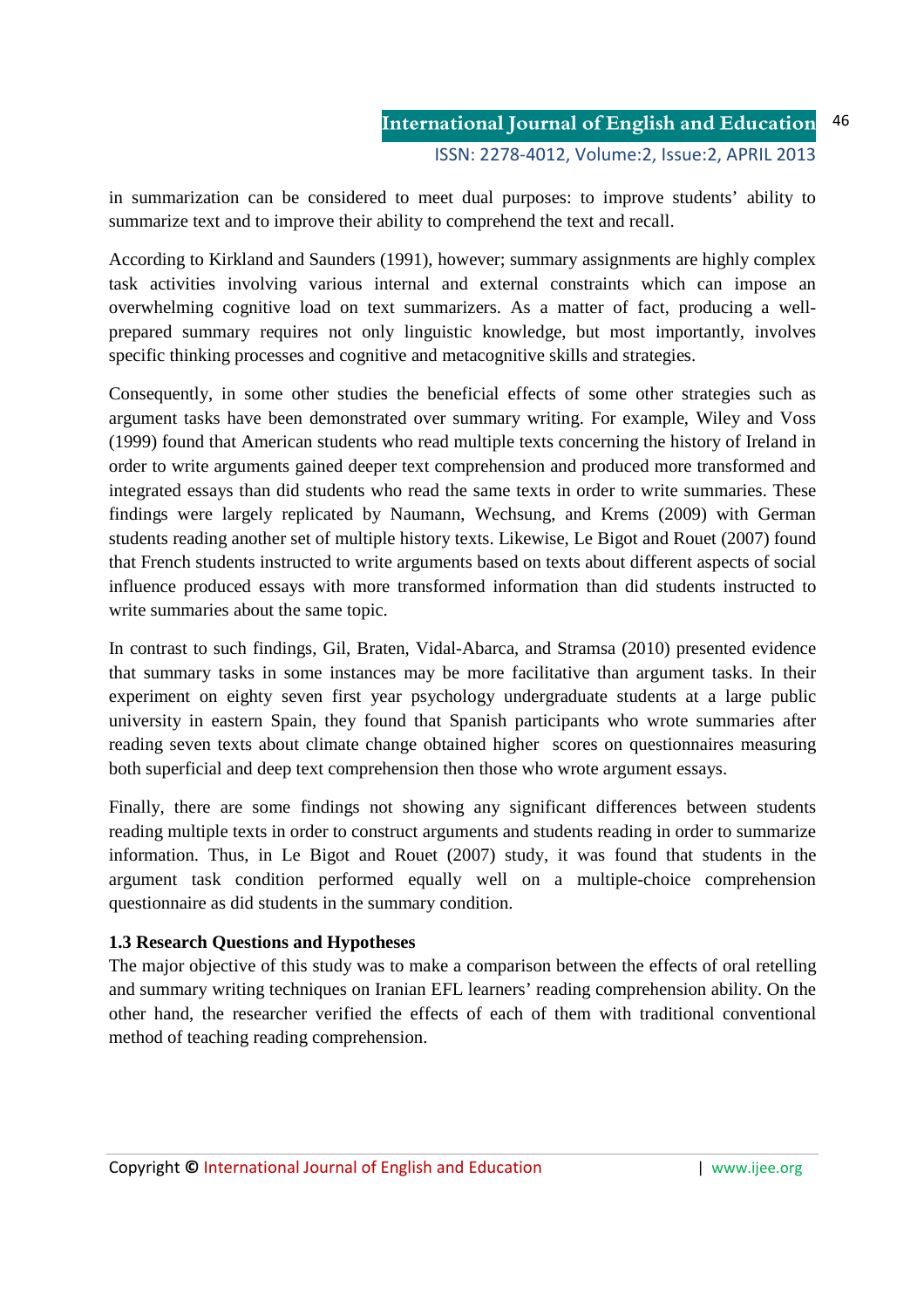#### **International Journal of English and Education** ISSN: 2278-4012, Volume:2, Issue:2, APRIL 2013 47

To accomplish the purpose of the study, the current research addressed the following questions:

**Q1)** Does oral retelling strategy have any significant effect on reading comprehension of EFL learners compared with conventional method of teaching the reading comprehension?

**Q2)** Does summary writing strategy have any significant effect on reading comprehension of EFL learners compared with conventional method of teaching the reading comprehension?

**Q3)** Are there any significant differences between the results of the instruction based on oral retelling strategy and those which are summary writing based?

**Q4)** Are there any significant differences between the results of the instruction based on oral retelling strategy, those which are summary writing based, and those which are conventional based?

To find the most reasonable answer to the research questions, the researcher proposed the following null- hypotheses:

**H01)** Oral retelling strategy has no significant effect on EFL learners' reading comprehension compared with conventional method.

**H02)** Summary writing strategy has no significant effect on EFL learners' reading comprehension ability compared with conventional method.

**H03)** There are no significant differences between the results of the instruction based on oral retelling strategy, and those which are summary writing based.

**H04)** There are no significant differences between the results of the instruction based on oral retelling, those which are summary writing based, and those which are conventional based.

## **2. Methodology**

# **2.1 Participants**

Ninety female students taking upper intermediate level English classes in an English language institute in Iran were selected. The participating students' age range was between 21 and 26, with an overall mean age of 23.5.

# **2.2 Design**

Among several designs, the one which seemed to fit best the purpose of the present research was a quasi-experimental. In the present study there was no random selection, and the subjects were selected according to the results of the CELT test at the beginning of the treatment. Then, they were randomly assigned to three groups; one control and two experimental ones. All these three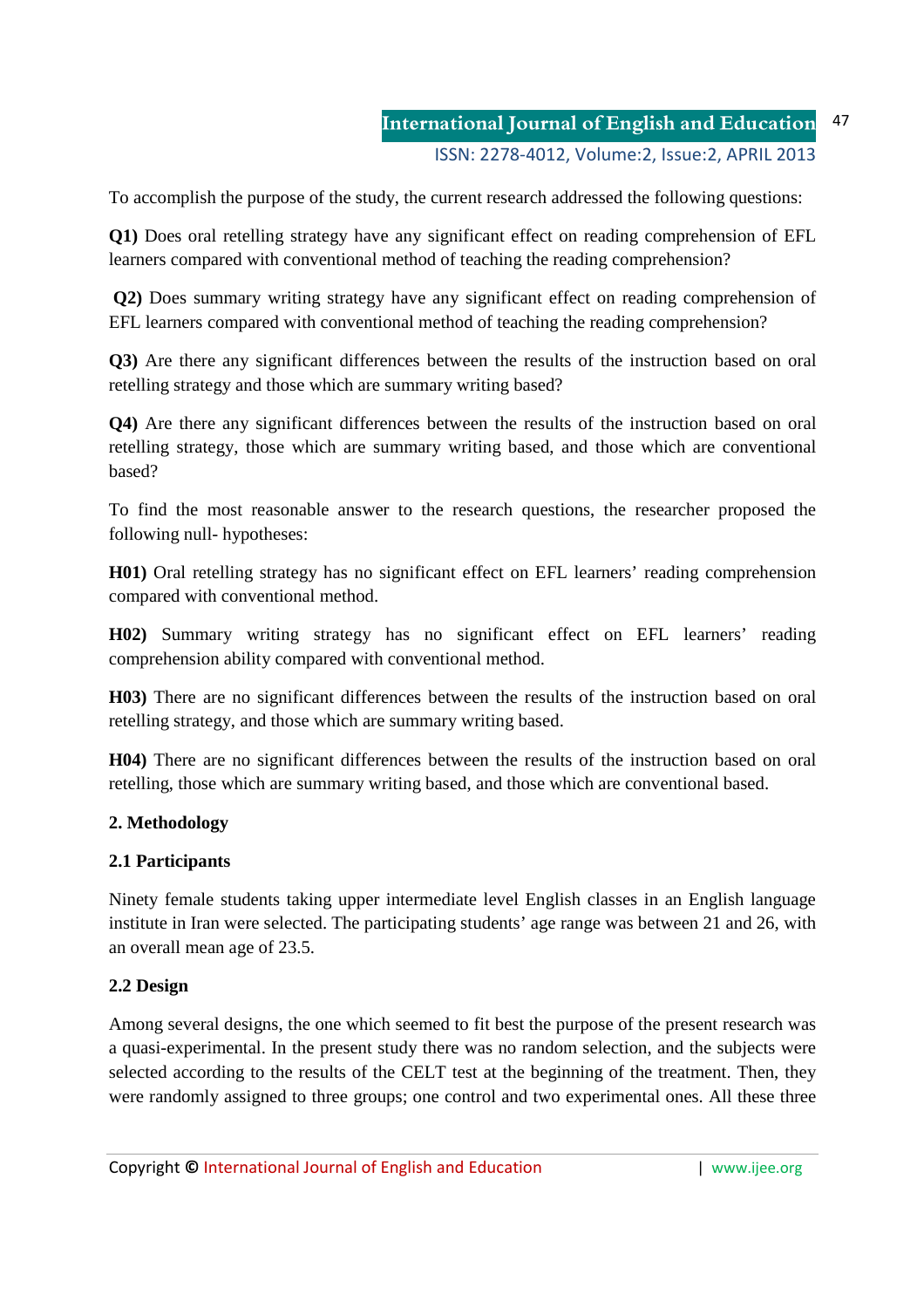groups were taught by the researcher herself. Furthermore, pre and post tests were administered one week before and after the treatment.

## **2.3 Instrumentation**

*Teaching Materials*: For the first phase of the training which contained teaching of these two strategies, the students were exposed to two passages of comparable length (416 and 422 words) from "Active Skills for Reading: Book 4" by Anderson (2008).

For the second phase of treatment, the subjects were provided with five more passages of comparable length (541-601words) from the same book in order to practice the strategies at hand by themselves.

*Testing Materials:* Three testing instruments were used in the present study. The first one was a Comprehensive English Language Test (CELT), administered as a reliable and standard criterion to 120 students in an English language institute in Iran including three sections: structure, 60 items; vocabulary, 70 items; and reading comprehension, 20 items.

The second test for measuring the comprehension ability of the students before applying the treatment was an English reading comprehension pretest designed and administered to these three groups. This test consisted of two English passages of comparable length (571and 574 words) along with twenty multiple choice items.

The third one was a posttest with two reading texts (536 and 614 words) and above mentioned items of reading comprehension, which was similar to the pretest with the same difficulty level.

Necessary time for each pre and post was 60 minutes for all groups.

# **2.4. Procedure**

In order to conduct the research to verify the research hypotheses, the following steps were taken:

As a primary step, a standard proficiency test (CELT) was administered to 120 subjects in an English language institute in Iran, and those subjects who scored one standard deviation above and below the mean were selected as homogeneous ones; 90 students in this study. These 90 students were randomly assigned to two experimental and one control groups. Then, the students took a pretest before receiving any treatment and a posttest after the period of instruction. In fact, pre and post tests were administered one week before and after the intervention program.

Seven passages along with relevant questions in the form of a pamphlet were covered in this course of study, two texts for first step of the treatment that the students were exposed to explicit instruction of the strategies at hand, and five texts for second phase of the treatment that the students were asked to have more practice of the strategies.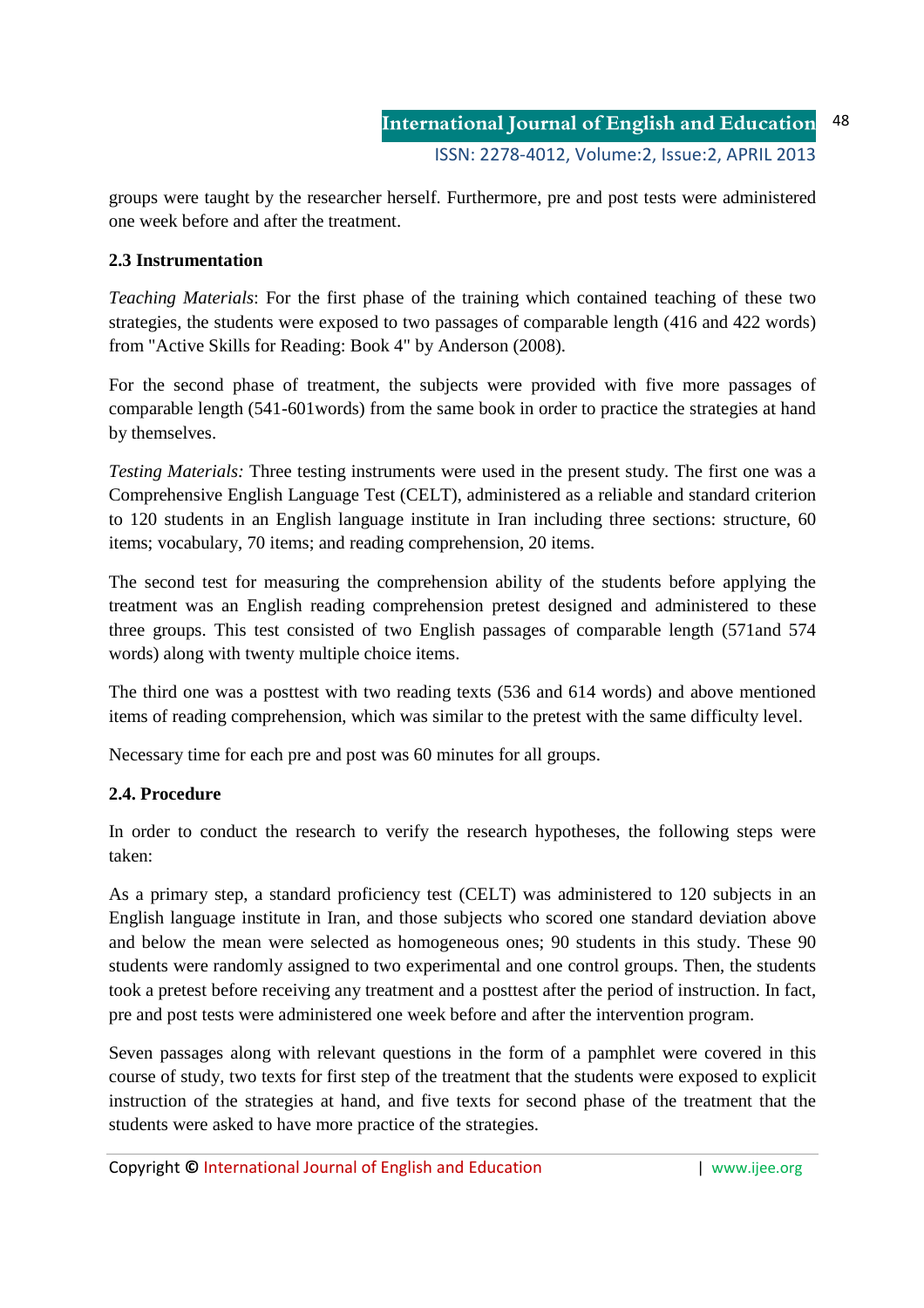At the beginning of first session, the teacher read one text that the students had been provided in their pamphlets, and they were asked to listen to the story retold orally by the teacher. The teacher emphasized the rules that they were required to use in order to make their oral retellings as effective as possible.

In second experimental group, the researcher gave them a definition of summary writing and the participants were informed they should have the rules and guidelines in their mind for providing good and effective summaries.

The same text used for the first group was read for this group, and the teacher modeled this strategy.

At the end of explicit instruction phase, students acquired knowledge about these strategies but still had not applied them to longer reading passages. Now it was time for these two experimental groups to practice the strategies at hand by reading another text in their pamphlets. The teacher helped them with their difficulties, and they received corrective feedbacks on their retellings and summaries by the teacher.

During the course of training, the participants in control group were instructed in reading comprehension of the same texts by the same instructor through conventional method. In other words, the teacher translated the texts, gave the synonyms of new words, and provided them with some examples in order to clarify the meaning of sentences.

Next sessions after the instruction of the strategies, the students went through their pamphlets to cover one passage for each session. At the beginning of each session, the students were required to read a text and retell it orally in first experimental group and write a short summary about 160- 180 words in second experimental group. Totally, 7 passages with some multiple choice items were covered during six sessions.

Since the purpose of these classes was not using the rules, but improving reading comprehension ability of the students through using the strategies at hand, there was no reason to correct the students in terms of using all guidelines and rules. In fact, in each session, some students had the opportunity to retell the text and make a summary, and the teacher gave them corrective feedback. While well-expressed retellings and summaries were assigned a score of 3, fair and poor reproductions of texts were scored 2 and 1 respectively. This method of scoring was in terms of how much they were successful in understanding the writer's intention, guessing the main idea of the text, and forming a coherent paragraph.

One week after the last treatment, the students were administered a posttest similar to the pretest with the same difficulty level.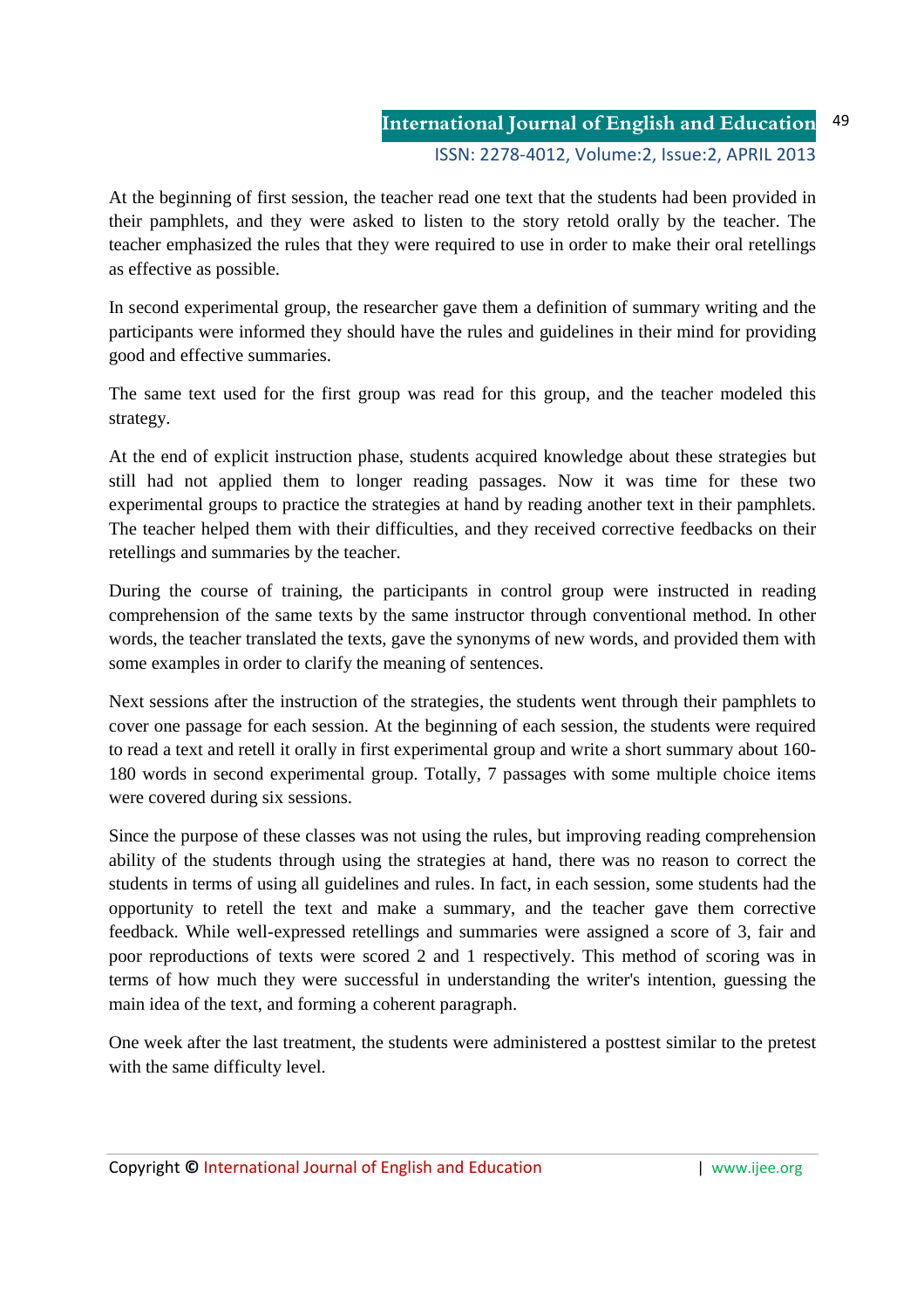## **3. Results**

## **3.1 The Normality Test**

The first step to decide upon the application of an appropriate statistical test is to test the normality of the collected data. According to the obtained results of Q-Q plots, all the data were distributed normally, so parametric statistic tests were applied to analyze the results.

The following section discusses the results for each research question and tests the null hypotheses.

## **3.2 Research Question One**

Q1) Does oral retelling strategy have any significant effect on reading comprehension of EFL learners compared with conventional method of teaching the reading comprehension?

In order to investigate the effect of treatment on first group a paired t-test is required

|           |                                            |                    | <b>Paired Differences</b>     |                           |                      |               |               |    |                       |  |  |
|-----------|--------------------------------------------|--------------------|-------------------------------|---------------------------|----------------------|---------------|---------------|----|-----------------------|--|--|
|           |                                            |                    | Confidence<br>95%<br>Interval |                           |                      |               |               |    |                       |  |  |
|           |                                            |                    | of<br>the<br>Difference       |                           |                      |               |               |    |                       |  |  |
|           |                                            | Mea<br>$\mathbf n$ | Std.<br>Deviation             | Std. Error Low<br>of Mean | er                   | $Upp$ t<br>er |               | df | Sig. $(2-$<br>tailed) |  |  |
| Pair<br>1 | paired t-test 9.61 5.636<br>for<br>group 1 | 7                  |                               | 0.728                     | 8.16<br>$\mathbf{1}$ | 11.0<br>73    | 13.2 59<br>17 |    | 0.00                  |  |  |

Table1. Paired samples t-test

According to Table 1, Sig. value is 0.00 which is less than 0.05. As a result, there is a significant difference between the pre and post test of group one. On the other hand, an independent t-test between oral retelling and control group determines if the means of two groups are significantly different from one another.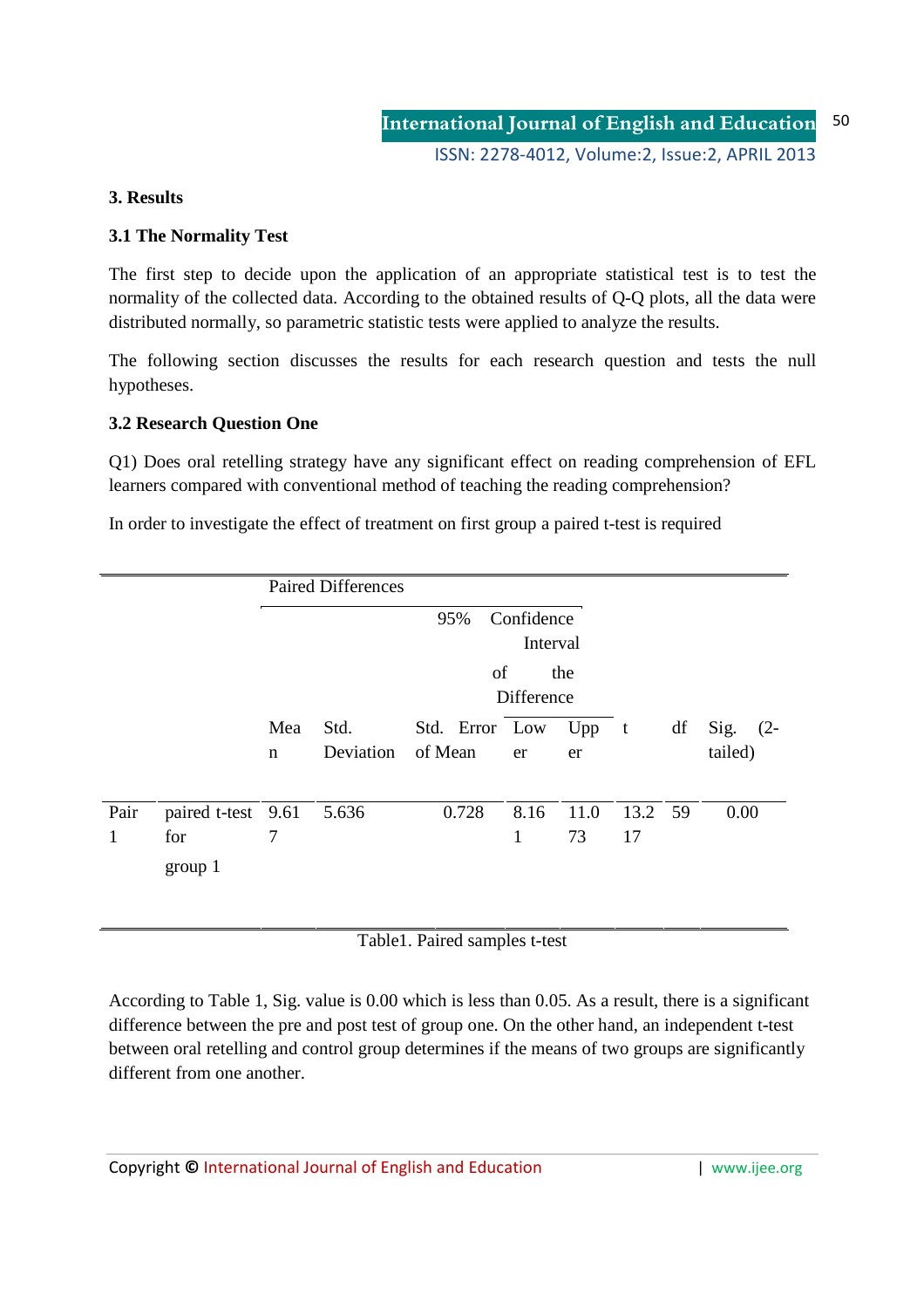#### **International Journal of English and Education** 51

ISSN: 2278-4012, Volume:2, Issue:2, APRIL 2013

|                                              |                                   | Levene's Test |         |   |  |                      |      |                       |
|----------------------------------------------|-----------------------------------|---------------|---------|---|--|----------------------|------|-----------------------|
| of Means                                     |                                   |               |         |   |  |                      |      |                       |
|                                              | of variances                      |               |         |   |  |                      |      |                       |
| 95% confidence Interval of<br>the Difference |                                   |               |         |   |  |                      |      |                       |
|                                              |                                   | ${\bf F}$     | Sig.    | t |  |                      |      | df Sig. MD Std. Error |
| of Lower Upper                               |                                   |               |         |   |  |                      |      |                       |
|                                              |                                   |               |         |   |  | $(2-tailed)$         |      | Difference            |
|                                              |                                   |               |         |   |  |                      |      |                       |
| Independent                                  | Equal variances 2.15 0.14 9.35 58 |               |         |   |  | 0.00                 | 5.23 | 0.55                  |
| 4.11<br>6.35                                 | t-test                            |               | assumed |   |  |                      |      |                       |
|                                              | Equal variances                   |               |         |   |  | 9.35 53.93 0.00 5.23 |      | 0.55                  |
| 6.35<br>4.11                                 |                                   |               |         |   |  |                      |      |                       |
|                                              | not assumed                       |               |         |   |  |                      |      |                       |

#### Table2. Independent samples t-test between groups 1 and 3

As indicated in Table 2, the mean difference between these two groups is 5.23 which is a significant number. Therefore, the difference between these two groups is significant in terms of mean values.

According to Table 2, the value of sig. is 0.14 which is more than 0.05. So first line of the table should be used (equal variances assumed). Additionally, since the research begins with null hypotheses, significant two tailed is applied. Because 0.00 is less than 0.05, the difference between the mean scores of two groups is significant, and the first null hypothesis is rejected.

## **3.2 Research Question Two**

Q2) Does summary writing strategy have any significant effect on reading comprehension of EFL learners compared with conventional method of teaching the reading comprehension?

Another paired t-test between pre and post test of summary writing group is applied in order to explore the effectiveness of this kind of treatment on second experimental group.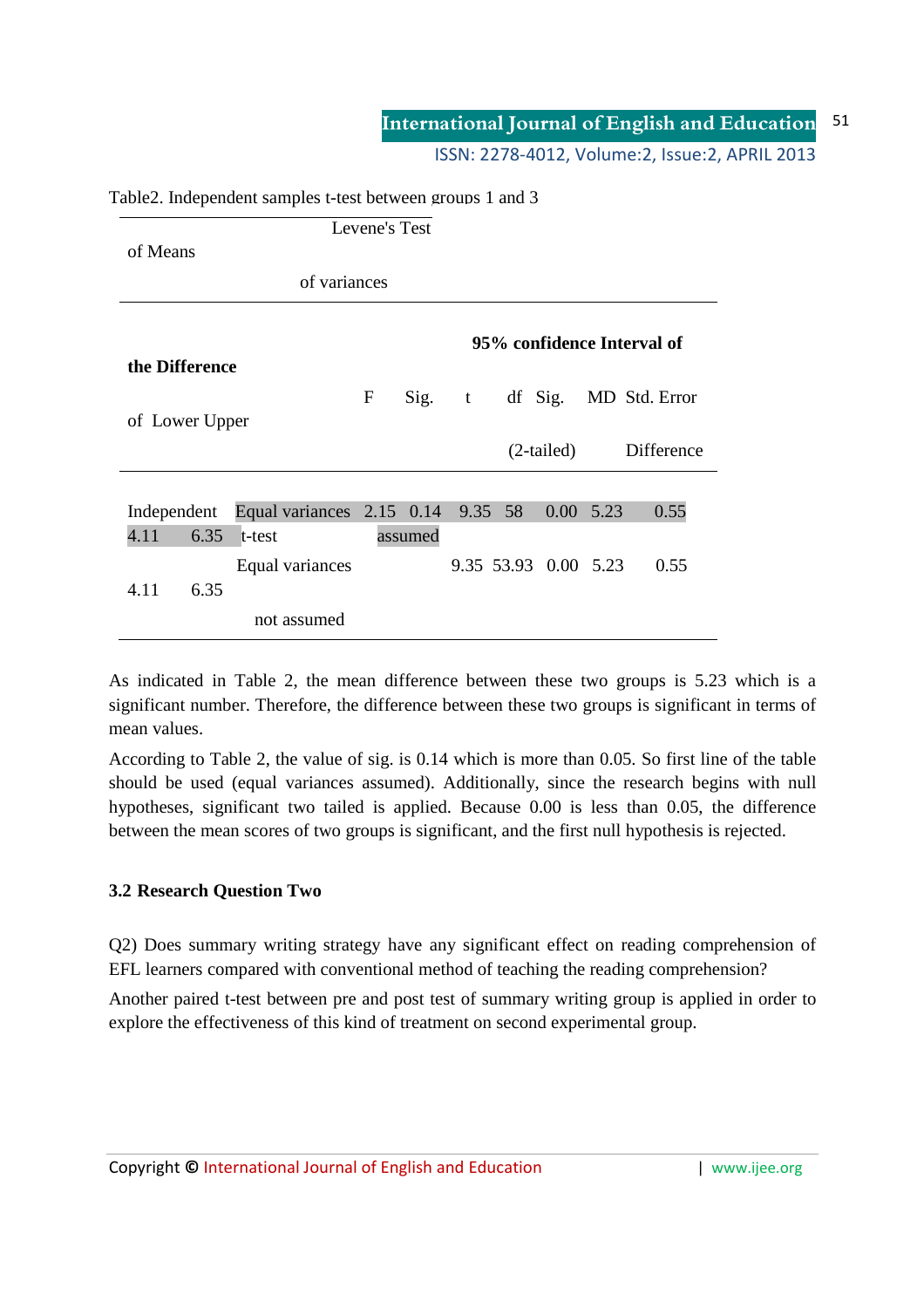#### **International Journal of English and Education** 52

ISSN: 2278-4012, Volume:2, Issue:2, APRIL 2013

|         | <b>Paired Differences</b> |      |           |            |       |       |              |  |  |
|---------|---------------------------|------|-----------|------------|-------|-------|--------------|--|--|
|         |                           | Mean | <b>SD</b> | Std. Error | Lower | Upper | $\mathbf{t}$ |  |  |
| df      | $Sig(2 -$                 |      |           |            |       |       |              |  |  |
|         |                           |      |           | of Mean    |       |       |              |  |  |
| tailed) |                           |      |           |            |       |       |              |  |  |
| Pair 1  | Paired t-test 8.38        |      | 4.94      | 0.63       | 7.10  | 9.66  | 13.12        |  |  |
| 59      | 0.00                      |      |           |            |       |       |              |  |  |
|         | for group 2               |      |           |            |       |       |              |  |  |

Table3. Paired samples t-test

As shown in Table 3, there is a significant difference between pre and post test of the second group (Sig.  $=0.00$ ).

On the other hand, an independent t-test determines if there is any significant difference between mean values of two groups.

Table4. Independent samples t-test between groups 2 and 3

|                   |                        |             |           |      |            | Levene's Test for Equality of Variances |      | t-test |
|-------------------|------------------------|-------------|-----------|------|------------|-----------------------------------------|------|--------|
|                   | for Equality of        |             |           |      |            |                                         |      |        |
| Means             |                        |             |           |      |            |                                         |      |        |
|                   |                        |             |           |      |            | 95% Confidence Interval                 |      |        |
| of the Difference |                        |             |           |      |            |                                         |      |        |
|                   |                        | $\mathbf F$ | Sig. t    |      | df         | Sig.(2-tailed) MD Std.                  |      |        |
|                   | Error Lower Upper      |             |           |      |            |                                         |      |        |
|                   |                        |             |           |      |            |                                         |      | of     |
| Difference        |                        |             |           |      |            |                                         |      |        |
| Independent       |                        |             |           |      |            |                                         |      |        |
| t-test            | <b>Equal variances</b> |             |           |      |            |                                         |      |        |
|                   | assumed                |             | 1.38 0.24 | 5.70 | 58         | 0.00                                    | 3.13 |        |
| 0.54              | 4.23<br>2.03           |             |           |      |            |                                         |      |        |
|                   | Equal variances        |             |           |      |            |                                         |      |        |
|                   | not assumed            |             |           |      | 5.70 54.66 | 0.00                                    | 3.13 | 0.54   |
| 2.03 4.23         |                        |             |           |      |            |                                         |      |        |

 Again first line of Table 4 is used for the above mentioned reasons. As shown in Table 4, the Sig. value of 0.00 is an indication of significant difference between second group and third one,

Copyright © International Journal of English and Education **Fig. 1** www.ijee.org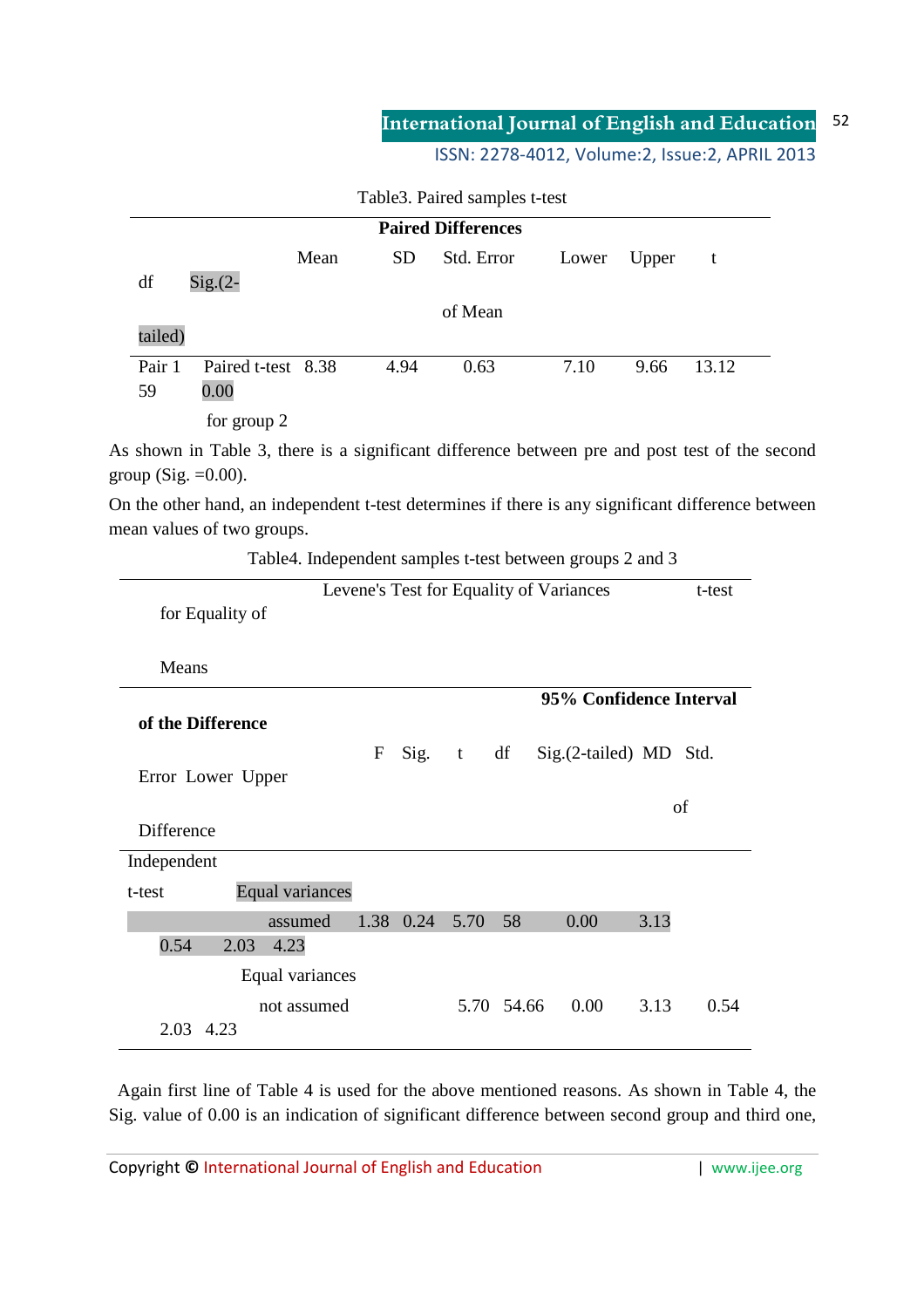## **International Journal of English and Education** 53

ISSN: 2278-4012, Volume:2, Issue:2, APRIL 2013

and a reason for rejecting second null hypothesis. Additionally, a comparison is made between tvalue which is 5.70 and 2.02 which is the critical value for t at 0.05. Since 5.70 is significantly more than 0.05, there is a significant difference between experimental group two and control group, and the second null hypothesis is rejected again. On the other hand, mean difference between these two groups is 3.13 which is a significant number. Here comes the third reason for rejecting second null hypothesis, and it is concluded that summary writing has been effective on reading comprehension**.** 

## **3.4 Research Question Three**

 Q3) Are there any significant differences between the results of the instruction based on oral retelling strategy, and those which are summary writing based?

| Table 5. Independent samples t-test between groups T and 2 |                                                                |   |          |  |    |                       |      |                             |  |
|------------------------------------------------------------|----------------------------------------------------------------|---|----------|--|----|-----------------------|------|-----------------------------|--|
|                                                            | Levene's Test for Equality of Variances<br>t-test for Equality |   |          |  |    |                       |      |                             |  |
| of Means                                                   |                                                                |   |          |  |    |                       |      |                             |  |
|                                                            |                                                                |   |          |  |    |                       |      | 95% Confidence Interval the |  |
| Difference                                                 |                                                                |   |          |  |    |                       |      |                             |  |
|                                                            |                                                                | F | $Sig.$ t |  | df | Sig.                  | MD   | Std. Error                  |  |
| Lower Upper                                                |                                                                |   |          |  |    |                       |      |                             |  |
|                                                            |                                                                |   |          |  |    | $(2-tailed)$          |      | of Difference               |  |
| Independent                                                | Equal variances $0.62$ 0.84 3.37                               |   |          |  | 58 | 0.001                 | 2.10 | 0.62                        |  |
| 3.34<br>0.85                                               |                                                                |   |          |  |    |                       |      |                             |  |
| t-test                                                     | assumed                                                        |   |          |  |    |                       |      |                             |  |
|                                                            | Equal variances                                                |   |          |  |    |                       |      |                             |  |
|                                                            | not assumed                                                    |   |          |  |    | 3.37 57.95 0.001 2.10 |      | 0.62                        |  |
| 0.85<br>3.34                                               |                                                                |   |          |  |    |                       |      |                             |  |

Table5. Independent samples t-test between groups 1 and 2

According to Table 5, there is a significant difference between mean scores of experimental group one and two which is 2.10. It is concluded that group one out performed group two in terms of mean scores, and third null hypothesis is rejected.

On the other hand, t- value for df=58 is 3.37 which is more than 2.02. Therefore, there is a significant difference between these two groups.

## **3.5 Research Question Four**

 Q4) Are there any significant differences between the results of the instruction based on oral retelling strategy, those which are summary writing based, and those which are conventional based?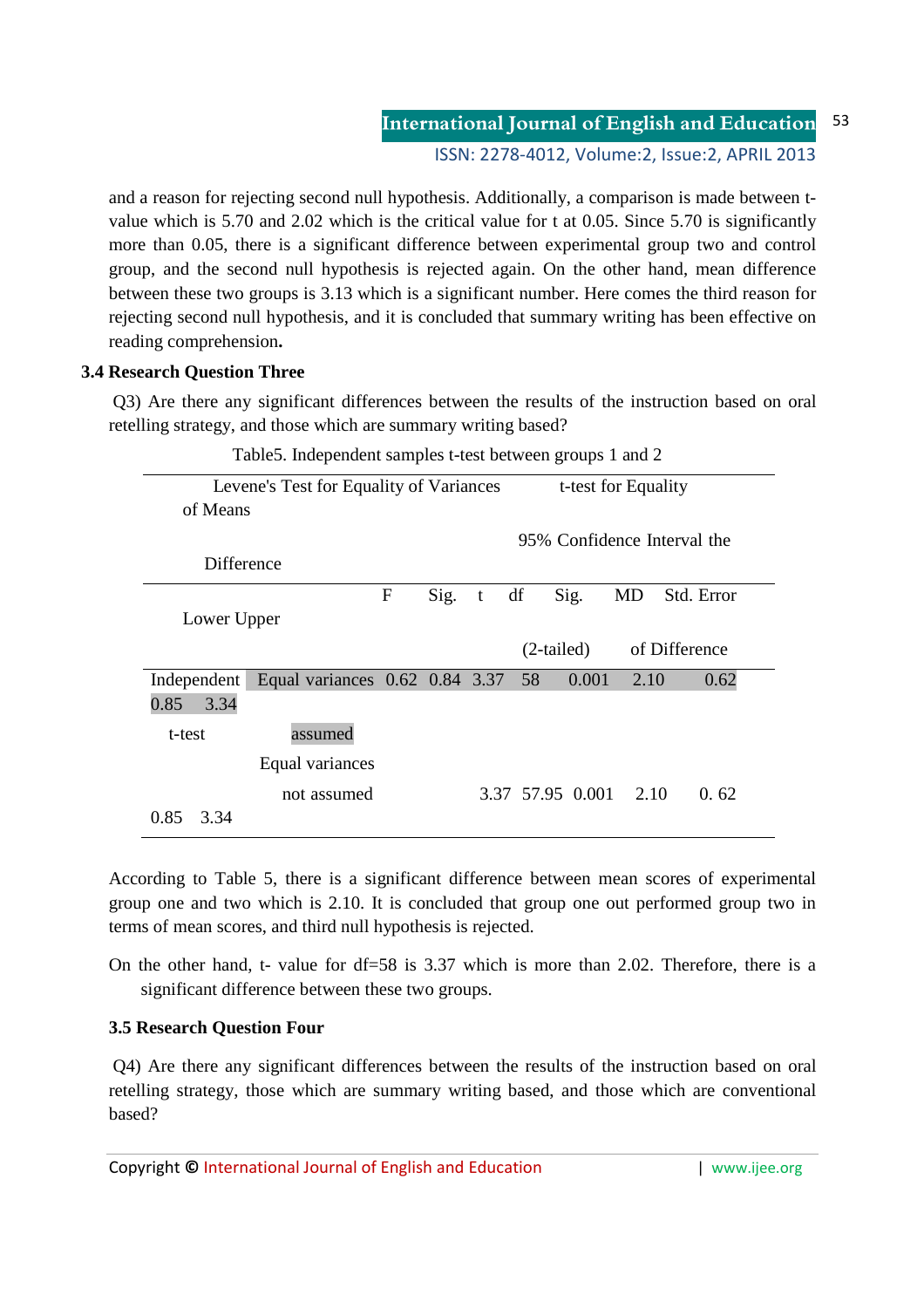For testing fourth research question, test of homogeneity of variance is required.

Table6. Test of homogeneity of variances

| One-Way<br><b>ANOVA</b> |    |      |
|-------------------------|----|------|
| Levene Statistic        |    | Sig. |
| 1.087                   | 87 | 0.34 |

 According to Table 6, sig. value is 0.34. Therefore, the assumption of homogeneity of variance has been met. Since a comparison of more than two groups is required, a one way ANOVA is needed. It provides information on whether or not these three groups differ, but no information on the location or source of the difference.

## Table7. ANOVA

Levene **Statistic** Sum of Squares df Mean **Square** F Sig. Between Groups Within Groups Total 416.156 435.500 851.656 2 87 89 2.8.078 5.006 41.568 0.00

One-Way ANOVA

As it is revealed, Sig. value in Table 7 is 0.00. Therefore, there is a difference between the mean scores of reading comprehension test, and the fourth null hypothesis is rejected in terms of Sig. value.

For finding out the location of difference and which group is different from other groups, a post hoc multiple comparison test is provided, and these three groups are compared two by two by the use of mean differences.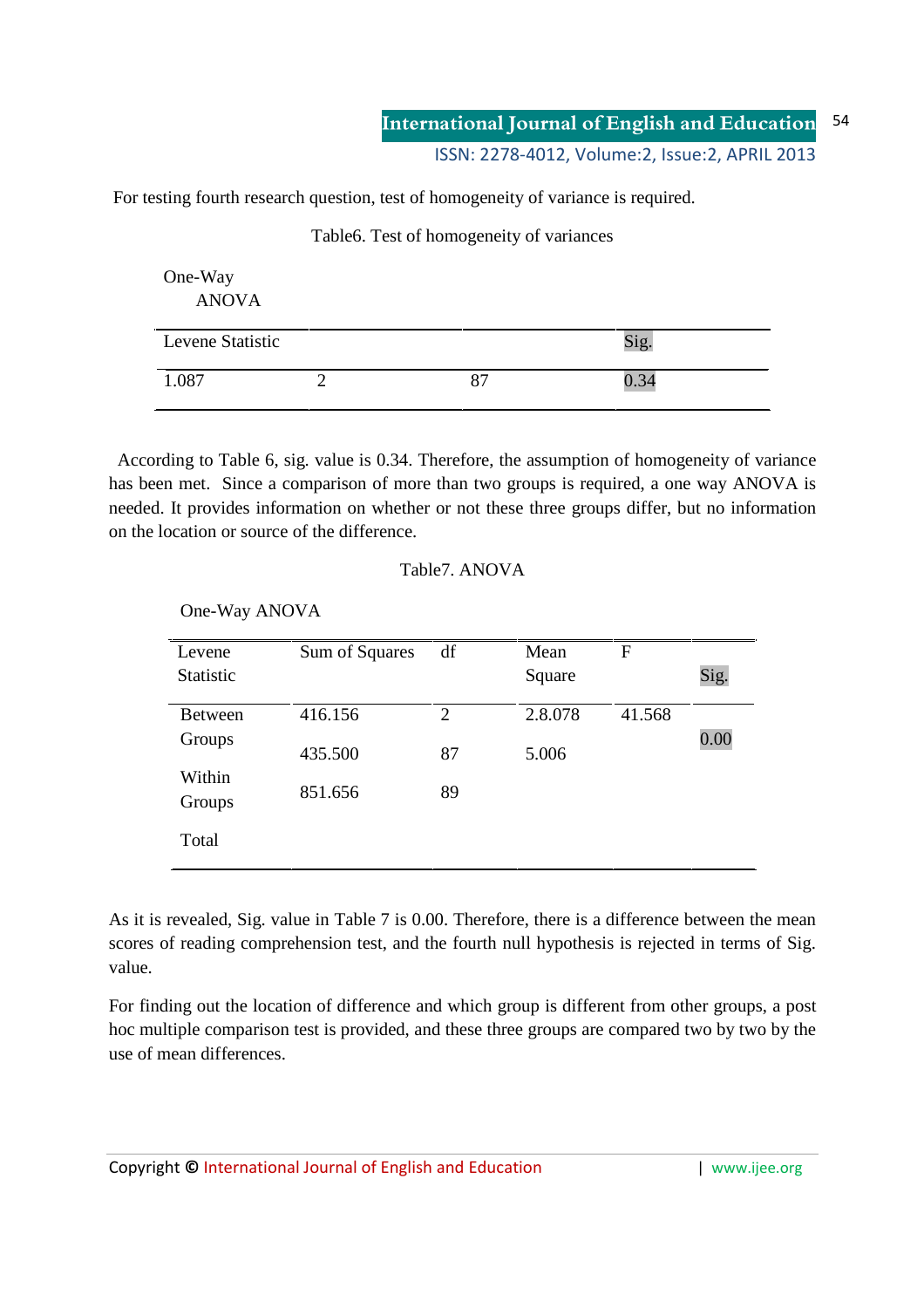### ISSN: 2278-4012, Volume:2, Issue:2, APRIL 2013

Table8. Post hoc multiple comparisons

|  | Table8. Dependent Variable: One-Way ANOVA |  |  |
|--|-------------------------------------------|--|--|
|  |                                           |  |  |

|             |        | Mean                           |            |      |             | 95% Confidence Interval |
|-------------|--------|--------------------------------|------------|------|-------------|-------------------------|
| $(I)$ Group |        | $(J)$ Group Difference $(I-J)$ | Std. Error | Sig. | Lower Bound | Upper Bound             |
| group1      | group1 |                                |            |      |             |                         |
|             | group2 | 2.100                          | .578       | .001 | .72         | 3.48                    |
|             | group3 | 5.233*                         | .578       | .000 | 3.86        | 6.61                    |
| group2      | group1 | $-2.100*$                      | .578       | .001 | $-3.48$     | $-.72$                  |
|             | group2 |                                |            |      |             |                         |
|             | group3 | $3.133*$                       | .578       | .000 | 1.76        | 4.51                    |
| group3      | group1 | $-5.233*$                      | .578       | .000 | $-6.61$     | $-3.86$                 |
|             | group2 | $-3.133*$                      | .578       | .000 | $-4.51$     | $-1.76$                 |
|             | group3 |                                |            |      |             |                         |

\*. The mean difference is significant at the .05 level.

According to Table 8, the mean difference of group one and three is 5.23 which proves that group one performed better than group three.

Furthermore, the calculated value of Sig. is 0.00. Since it is less than 0.05, it can be concluded that this kind of difference between group one which used oral retelling and group two which used summary writing is significant.

The comparison of group two and three indicates that there is a significant difference between summary writing group and the group which used conventional method with the Sig. of 0.00 which is less than 0.05. The mean difference of 3.13 indicates better performance of that group which used summary writing.

Additionally, a comparison of group one and two is an indication of superiority of group one over group two with the Sig. of 0.00. The mean difference between oral retelling and summary writing group is 2.100. It indicates the oral retelling group outperformed than the summary writing group. Again fourth null hypothesis is rejected in terms of mean difference value.

### **4. Discussion of the Results**

The purpose of this study was to compare the effects of oral retelling and summary writing on the reading comprehension of Iranian EFL learners. Regarding the research questions, findings of the study illustrated that the use of oral retelling and summarizing has been effective in improving the students' reading comprehension ability.

Regarding the effect of oral retelling on the reading comprehension, contradictory findings have been discussed at length previously where it was mentioned that while a lot of researchers such as Mc Cormick and Cooper (1991) discovered the effectiveness of this strategy on students'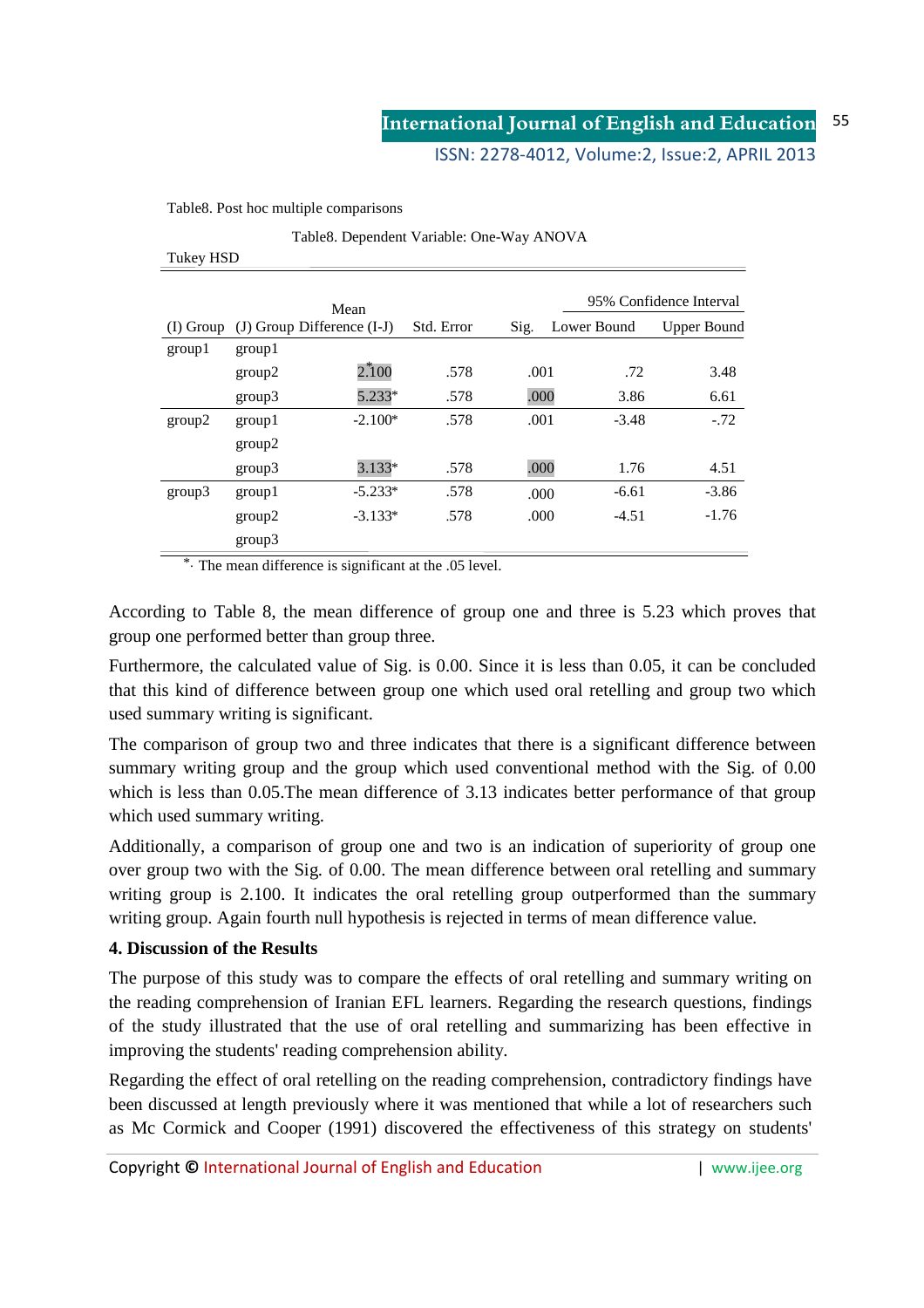reading comprehension ability, Clanton (2002) reported that in traditional classrooms using the written retelling strategy did not show significant gains over the traditional classrooms without this strategy.

This study supported the studies which have shown that the ability to reconstruct and integrate meaning in student's own word is indeed an important component of L2 reading comprehension. It is also in agreement with Lin's (2010) study that examined the impact of the retelling technique on English reading comprehension for Chinese students. The results showed that retelling significantly improved the participants' text comprehension. It also helped them to distinguish between ideas, and retain a sequence of events. The participants using retelling could distinguish better than control participants between main and supporting ideas. They also performed better in drawing connections between pieces of information introduced at different parts of the text.

Regarding summarization strategy, the present study indicated the effectiveness of this strategy on reading comprehension ability of students. These findings are consistent with those state cognitive strategies such as summarizing enable learners to understand and produce new language by many different means and to improve their speaking if it is in oral form and their writing if it is written (Gorjian, Mousavian& Shahramiri, 2011). A considerable body of research examining the impact of summary assignments on language learner reading comprehension ability has demonstrated that summarization tasks can greatly enhance reading and understanding of written texts (Bean & Steenwyk, 1984; Cunningham, 1982; Mc Neil & Donant, 1982). Although these results are not compatible with some previous studies by Kirkland and Saunders (1991) who mentioned summary assignments are highly complex task activities, they are in agreement with findings of Gil et al. (2011) who presented the evidence of getting higher scores of Spanish students who wrote summaries than those who wrote argue essays.

Finally, the multiple comparison of the groups shows that the there is a significant difference between the groups which used oral retelling and those which used summarizing in favor of first group with oral retelling strategy.

## **5. Summary and Conclusion**

The purpose of the present study was to investigate the differential effects of oral retelling and summary writing on reading comprehension ability of Iranian upper intermediate students. To recapitulate the findings and the conclusion of this study, it can be claimed that there was a statistically meaningful difference between the mean achievements of these groups in favor of the group one which the participants received the oral retelling strategy.

Additionally, the multiple comparisons of mean values presented the evidence that there is a significant difference between those students who received oral retelling and those who exposed to summary writing strategy in favor of oral retelling group. These results give credibility to Zimiles and Kuhns (1976) that suggested that comprehension significantly improved when the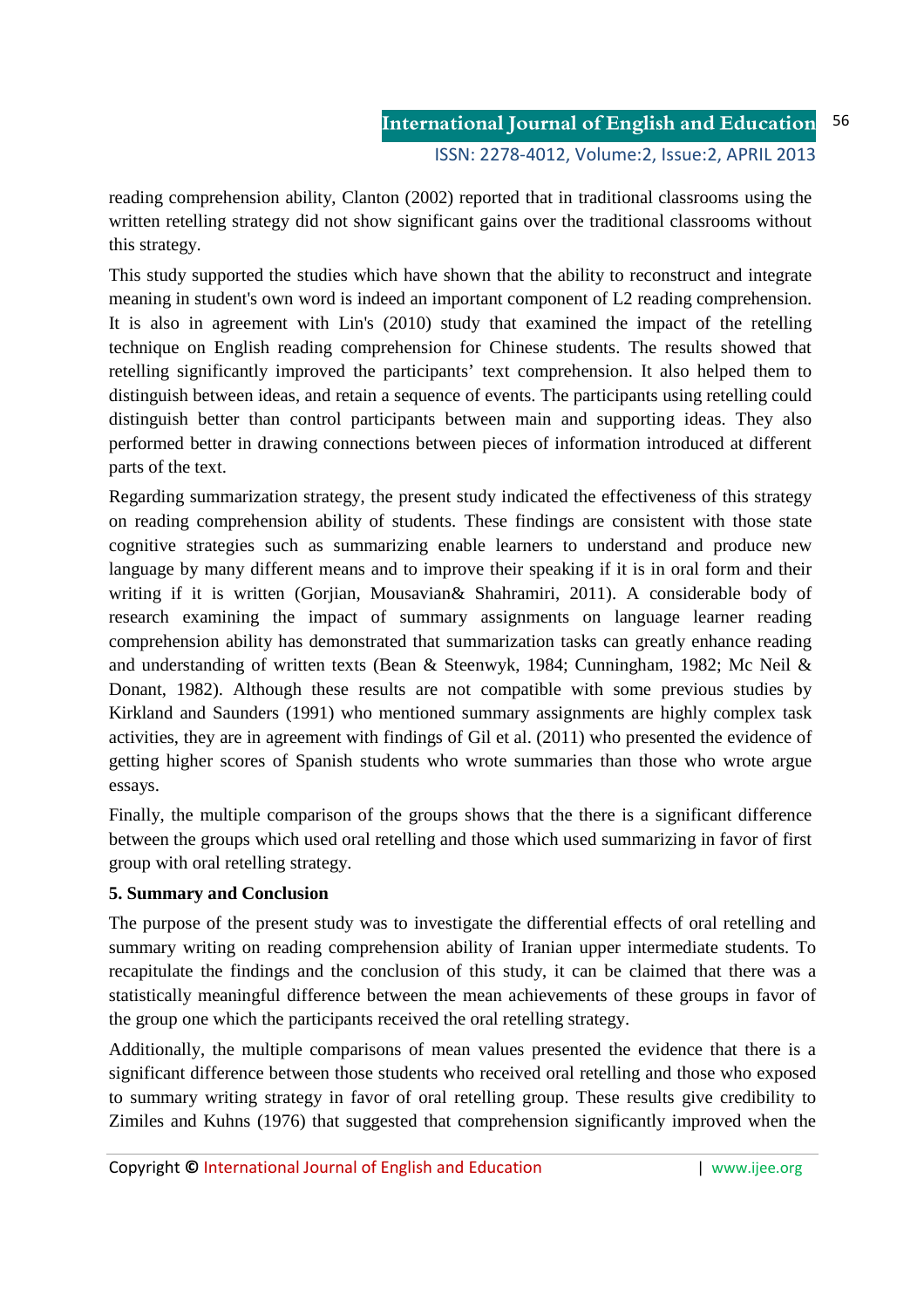students were asked to retell a story after it was read to them (as cited in Gibson, Gold, & Sgouros, 2003).

## **6. Pedagogical Implications**

The result of the present research can offer pedagogical implications for language teachers, students, and textbook developers. The results also can be beneficial for those teachers who are in search of the most effective strategies for improving students' reading comprehension.

As a matter of fact, most strategies have not been trained in EFL reading classes but they were used as a tool for testing and evaluating the students' reading comprehension ability.

On the other hand, a lot of Iranian teachers doubt the practicality of retelling and summary writing in reading classes. Mostly often the only used method in these classes is the conventional method by which the teacher or the students read the texts, the texts are translated by the teacher, and the students are provided with a list of synonyms. As a matter of fact, the task is not challenging enough to involve the students in complicated processes of reading skill. It is a reasonable response to that group of researchers that explore the inadequacy of students' reading ability in spite of a large amount of reading courses that they are exposed to.

The findings of the present study, however, demonstrate that oral retelling strategy is not only feasible but also much more effective for fostering students' reading comprehension ability than summary writing. It seems beneficial here to remind the language teachers of the following advantages:

## *Oral retelling strategy results in marked increases in text comprehension.*

Giving the students the steps to retell the texts in their own words helps them to integrate and reconstruct the meaning of the original text without looking at the original one. This strategy helps them to reveal not only what they remember, but also what they have understood. So they go beyond the literal meaning and focus on deeper understanding of the text. Accordingly, teachers can facilitate comprehension process by providing learning experiences that induce the students to interpret and reconstruct the text during and after their reading.

## *Summary assignments improve reading comprehension ability.*

By providing the students the steps to summarize the texts as effective as possible, the teachers can help them to view themselves as readers and writers to build knowledge about the forms and functions of reading and writing. Since underlying reading and writing processes are similar, so the teachers should have a combination of writing and reading instruction in their classes. They should help the students to put the main ideas into their own words and improve their writing in reading classes.

The findings of the present study also have a significant implication for learners. The results of this study suggest that not only language learners with reading comprehension problems but also all other students who have difficulty in studying their foreign language academic texts can make use of oral retelling strategy as a comprehension fostering activity.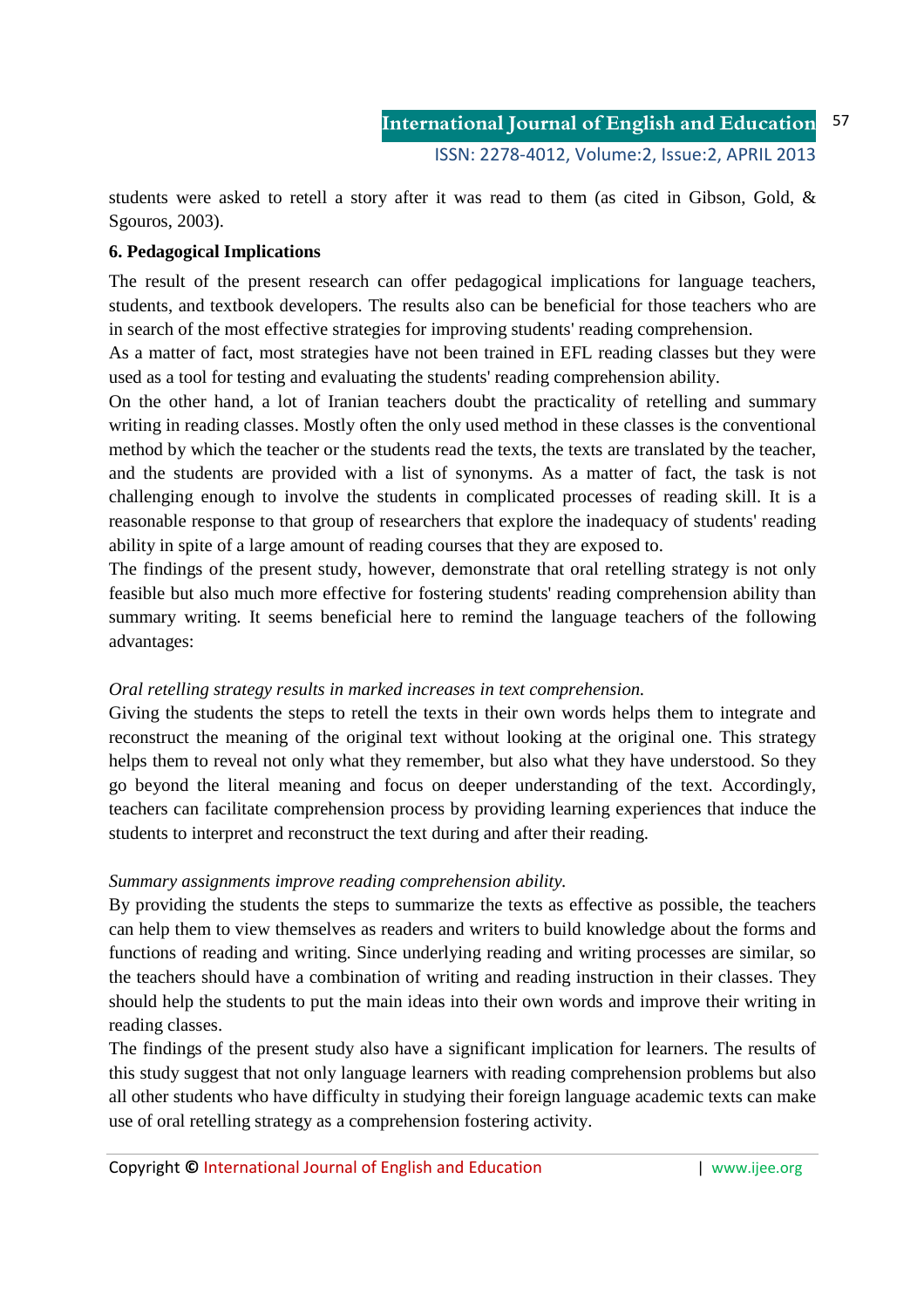On the other hand, syllabus designers and textbook writers should include pre and post reading activities and tasks that involve the students in using these strategies.

### **References**

Anderson, N.J. (2008). *Active skills for reading: Book 4* (2<sup>nd</sup> ed.). Thomson Heinle.

- Askari, H., & Ahmadian, M. (2011). How many reading comprehension strategies to be taught in a semester? *The Iranian EFL Journal,* 7, 222-232. Retrieved from www.iranian-efljournal.com/February-2011-...//
- Bean, T.W., & Steenwyk, F. L. (1984). The effect of three forms of summarization instruction on sixth graders' summary writing and comprehension, *Journal of Reading Behavior,* 4, 296- 306.
- Bransford, J. D., & Franks, J. J. (1971). The abstraction of linguistic ideas. *Cognitive Psychology,* 2, 331-350. Retrieved from /www.dionysus.psych.wisc.edu/.../Bransford1972c.pdf/
- Brown, D. H. (2007). *Principles of language learning and teaching* (5th ed.). Pearson: Longman.
- Chastain, K. (1988). Developing second language skills: Theory and practice (3rd ed.). University of Virginia.
- Chen, K. Y. (2011). The impact of EFL students' vocabulary breadth of knowledge on literal reading comprehension. *Asian EFL Journal*, 15, 30-40. Retrieved from/ www.asian-efljournal.com/.../April-2011-kyc.../
- Clanton, B. R. (2002). The effect of using written retelling as a teaching strategy on students performance on the TOWL-2. *Journal of Instructional Psychology.* Retrieved from/ www.thefreelibrary.com › ... › June 1, 2002/
- Cullinan, B. E., Harwood, K. T., & Galad, L. (1983). The reader and the story: Comprehension and response. *Journal of Research and Development in Education*,16, 29-38. Retrieved from /www.eric.ed.gov/PDFS/ED315764.pdf/
- Cunningham, J. W. (1982). Generating interactions between schemata and text. In J. A. Niles & L. A. Harris (Eds), new inquiries in reading research and instruction (pp. 42-47). Rochester, NY: National Reading Conference. Retrieved from/www. educateiowa.gov/index.php?option.../
- De Quiros, A. C. (2008). Structured story reading and retell related to listening comprehension and vocabulary acquisition among English language learners. Retrieved from /www.txspace.di.tamu.edu/.../Cruz%20de%20Quiros…/
- Duke, N. K., & Pearson, D. (2002). Effective practices for developing reading comprehension. In A. E. Fastrup& S. J. Samuels (Eds), what research has to say about reading instruction

Copyright **©** International Journal of English and Education | www.ijee.org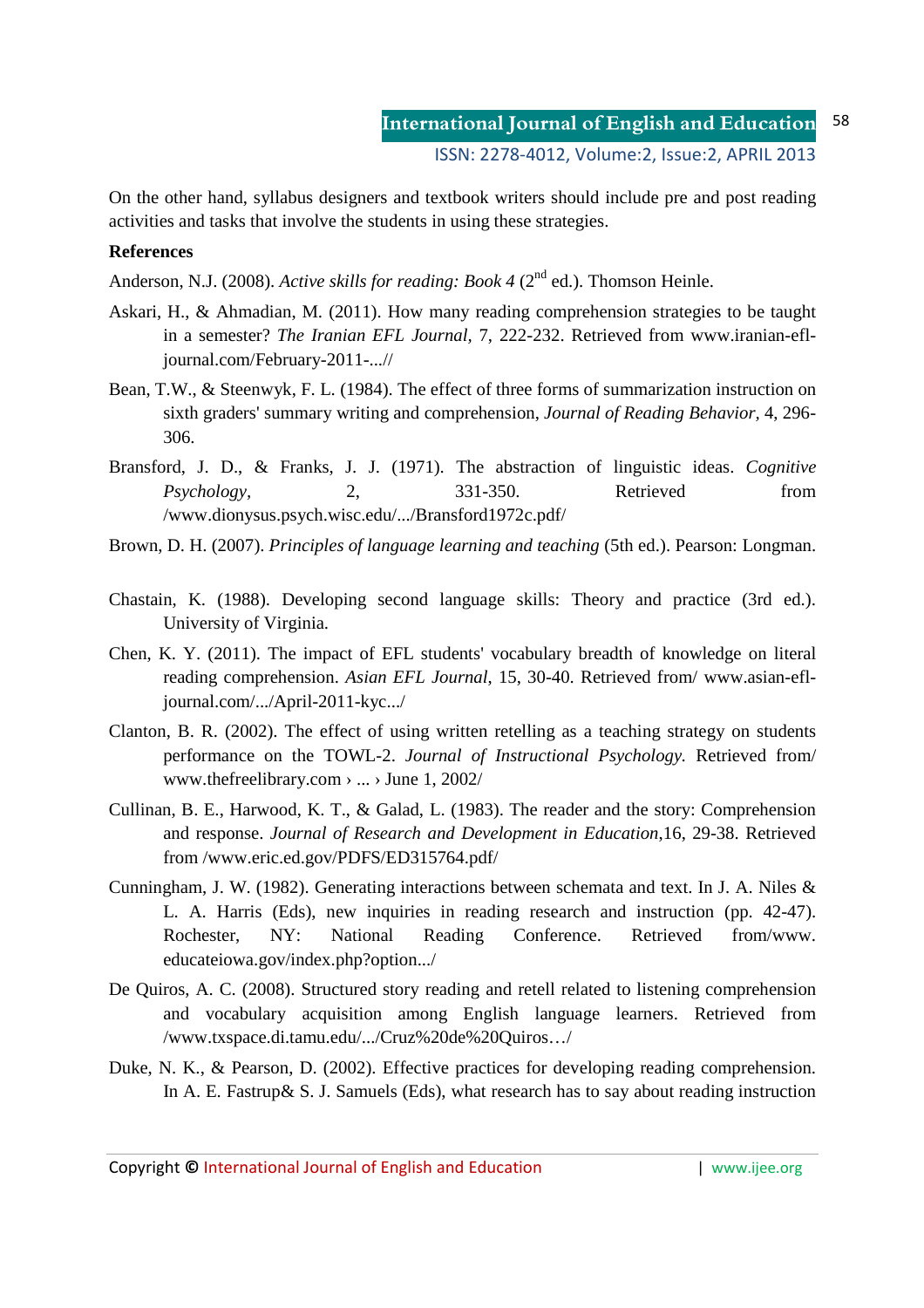(pp. 205-242). Newark, DE: International Reading Association. Retrieved from /www.nationalgeographic.com/.../effectiveprac/

- French, M. M. (1988). Story retelling for assessment and instruction. *Perspectives for Teachers of the Hearing Impaired,* 7, 20-22. Retrieved from/www.studentprogress.org/.../SPMforstudentw.../
- Gambrell, L. B., Koskinen, P. S., &Kapinus, B. A. (1991). Retelling and the reading comprehension of proficient and less-proficient readers. *Journal of Educational Research,* 84(6), 356-362. Retrieved from/www.eric.ed.gov/PDFS/EJ739630.pdf/
- Gambrell, L. B., Pfeiffer, W., & Wilson, R. (1985). The effects of retelling upon reading comprehension and recall of text information. *Journal of Educational Research,* 78, 216- 220.
- Garner, R. (1982). Efficient text summarization: Costs and benefits. *Journal of Educational Research,* 75, 275-279. Retrieved from/www.nationalserviceresources.org/…/spr2003…/
- Gibson, A., Gold, J., & Sgouros, C. (2003). *The power of story retelling.* Retrieved from http://www.nationalserviceresources.org/filemanager/download/learns/spr2003.pdf
- Gil. L., Braten. I., Vidal-Abarca, E., &Stramsa, H. I. (2010). Summary versus argument tasks when working with multiple documents: which is better for whom? *Contemporary Educational Psychology,* 35, 157-173. Retrieved from/wwwpsy.unimuenster.de/.../181\_stadtscharrb.../
- Gorjian, B., Moosavinia, S. R., & Shahramiri, P. (2011). Effects of oral summary of short stories on male/female learners' speaking proficiency, high vs. low achievers. *The Iranian EFL Journal,* 7, 34-50. Retrieved from/www.iranian-efl-journal.com/February-2011-Vol7- 1.pdf/
- Hirvela, A. (2004). *Connecting reading and writing in second language instruction*. Ann Arbor, MI: The University of Michigan Press.
- Hu, J. (1995). Bringing written retelling into ESL, English as a second language, writing class. *Journal of Developmental Education,* 19(1), 12-14. Retrieved from/www. /ncde.appstate.edu/.../JDE\_Article\_Index.pdf/
- Hurley, J. (1986). Classroom techniques for teaching oral proficiency. Youngtown, OH: Youngtown University. (ERIC Document Reproduction Service No. ED 280-303)
- Kintsch, W. (2004). The construction-integration model of text comprehension and its implications for instruction. In R. B. Ruddell, & N. J. Unrau (Eds.), Theoretical models and processes of reading (pp. 1270-1328). Newark, DE: International Reading Association. Retrieved from/ www.scribd.com/.../Kintsch-2004-the-Constru.../
- Kirkland, M. R., & Saunders, M.A.P. (1991). Maximizing students' performance in summary writing: managing cognitive load. *TESOL Quarterly,* 25, 105-121. Retrieved from/ www.jstor.org/stable/10.2307/3587030/

Copyright **©** International Journal of English and Education | www.ijee.org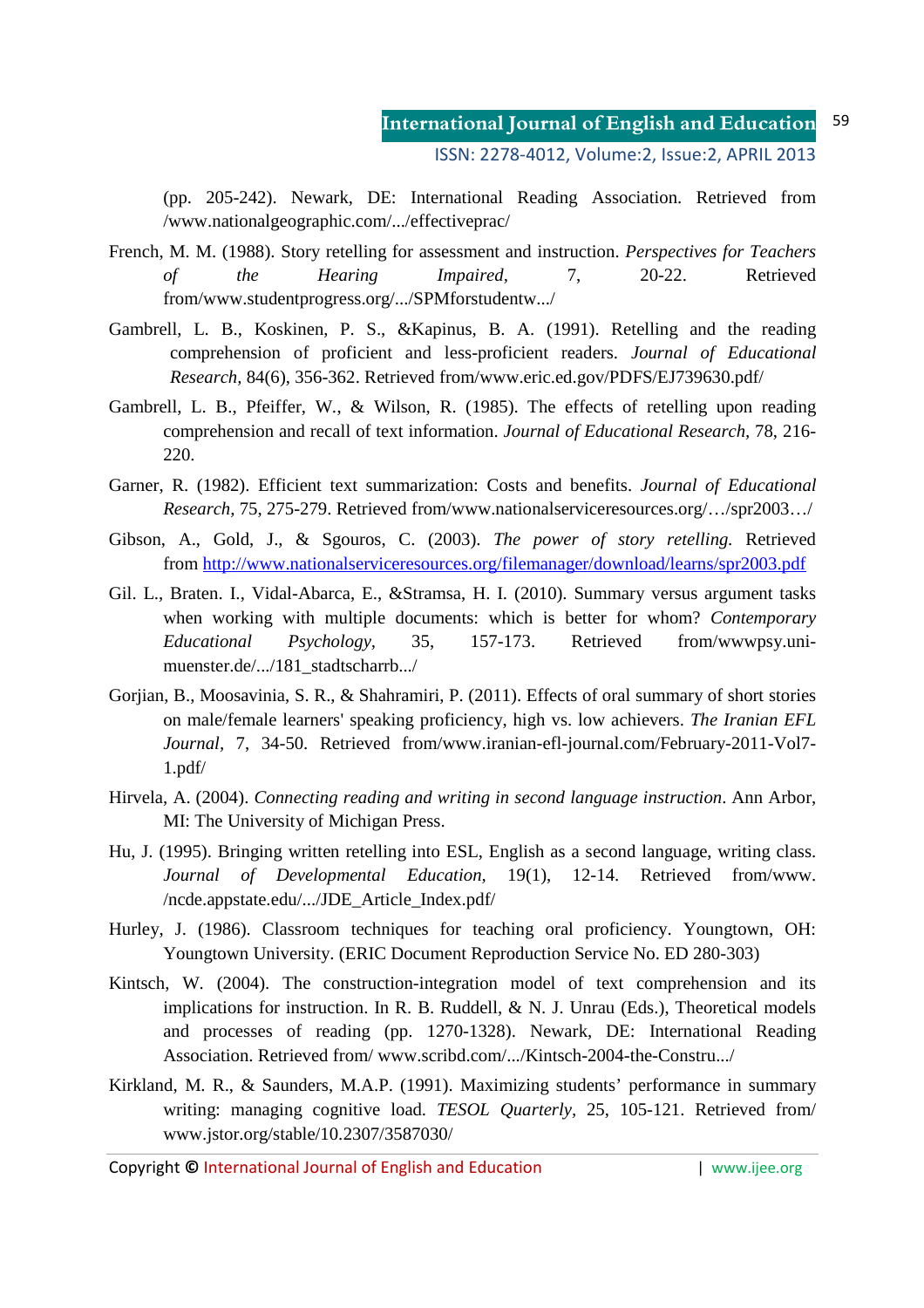# **International Journal of English and Education** ISSN: 2278-4012, Volume:2, Issue:2, APRIL 2013

- Koskinen, P. S., Gambrell, L. B., Kapinus, B. A., & Heathington, B. S. (1988). Retelling: A strategy for enhancing students' reading comprehension and prior knowledge. *The Reading Teacher,* 41(9), 892-896. Retrieved from/ www.pdfplace.net/.../Retelling:-A-Reading-Str.../
- Le Bigot, L., & Rouet, J. F. (2007). The impact of presentation format, task assignment and prior knowledge on students' comprehension of multiple online documents. *Journal of Literacy Research,* 39, 445-470. Retrieved from/www. jlr.sagepub.com/content/39/4/445.short/
- Lin, L. F. (2010). The impact of the retelling technique on Chinese students' English reading comprehension. *Asian EFL Journal Quarterly,* 12, 163-191. Retrieved from/ www.asianefl-journal.com/PDF/June-2010.pdf/
- McCormick, S., & Cooper, J. O. (1991). Can SQ3R facilitate secondary learning disabled students' literal comprehension of expository text? Three experiments. *Reading Psychology: An International Quarterly,* 12, 239-271. Retrieved from/www.ensani.ir/storage/Files/ 20120328161804-2031-19.pdf/
- Mc Neil, J., & Donant, L. (1982). Summarization strategy for improving reading comprehension. In J. A. Niles & L. A. Harris (Eds.), New inquiries in reading research and instruction (pp. 215-219). Rochester, NY: National Reading Conference. Retrieved from/ www.eric.ed.gov/PDFS/ED309386.pdf/
- Meyer, B. J. F., Brandt, D. M., & Bluth, G. J. (1980). Use of top level structure in text: Key for reading comprehension of ninth grade students. *Reading Research Quarterly.* 16, 72-103. Retrieved from/www. jstor.org/stable/10.2307/747349/
- Morrow, L. M. (1985). Retelling stories: a strategy for improving young children's comprehension, concept of story structure, and oral language complexity. *The Elementary School Journal,* 85, 646-661. Retrieved from/ www.jstor.org/stable/10.2307/1001518/
- Morrow, L. M. (1986). Effects of structural guidance in story retelling on children's dictation of original stories. *Journal of Reading Behavior,* 18, 135-152. Retrieved from/www. jlr.sagepub.com/content/18/2/135.full.pdf/
- Naumann, A. B., Wechsung, I., & Krems, J. F. (2009). How to support learning from multiple hypertext sources. *Behavior Research Methods,* 42, 639-646. Retrieved from/ www.docstoc.com › ... › Social Sciences /-
- Oded. B., & Walters, J. (2001). Deep processing for better EFL reading comprehension. *System,*  29, 357-370. Retrieved on July 2011 from/ www.biu.ac.il/faculty/BrendaOded/publ.html